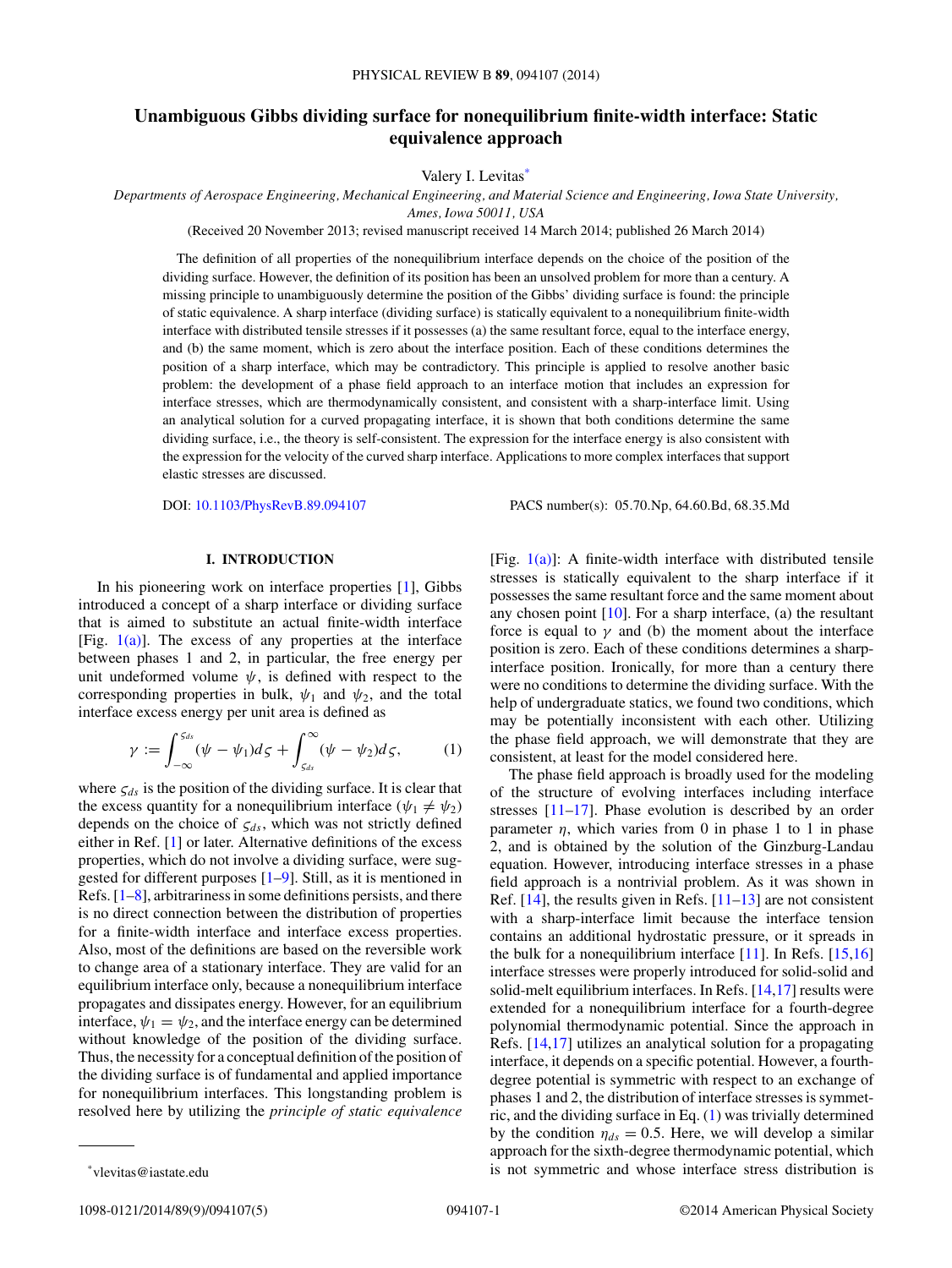<span id="page-1-0"></span>

FIG. 1. (Color online) Principle of static equivalence. (a) Distribution of the free energy across a nonequilibrium interface and definition of an interface excess energy as an area of dashed regions. (b) Principle of static equivalence of distributed interface stresses for a finite-width interface and the resultant force placed at the dividing surface. Each of the conditions, the equality of the interface energy in (a) and the resultant force in (b) to  $\gamma$  and zero moment in (b), determines the position of the dividing surface.

also not symmetric. Thus, without an explicit definition of the position of the dividing surface, this theory cannot be completed. We found that conditions (a) and (b) result in the same sharp-interface position, and all other conditions for interface stresses are satisfied, i.e., the developed phase field approach is fully self-consistent.

# **II. PRINCIPLE OF STATIC EQUIVALENCE**

We will start with an interface between a liquid and vapor or two liquid phases, which does not support elastic stresses. Such an interface is subjected to interface stresses (surface tension), which represent biaxial tension  $\sigma_{st}$  with the magnitude of the resultant force equal to the nonequilibrium interface energy *γ* (which depends on  $\zeta_{ds}$ ). The following problem formulation was considered (Fig. 1). Let a finite-width curved interface propagating with velocity  $c_k$  (which depends on the mean interface curvature  $K$ ) in direction  $r$  along its unit normal  $k$ and distribution of the excess stress tensor,

$$
\sigma_{st} = \sigma_{st}(\varsigma)(I - k \otimes k), \quad k = \nabla \eta/|\nabla \eta|, \quad \varsigma = r - c_k t,
$$
\n(2)

corresponding to biaxial tension, as well as energy  $\psi(\zeta)$ , be given. Here  $t$  is time,  $\otimes$  designates the dyadic product of vectors,  $\nabla$  is the gradient operator in the deformed (current) state, and *I* and  $I - k \otimes k$  are the unit tensor and the twodimensional unit tensor within a diffuse interface, respectively. For the radius of curvature  $1/K$  that is much larger than the interface width  $\delta$  (thin interface),  $K$  can be considered as independent of *r* within an interface. One needs to substitute such a finite-width interface with an equivalent sharp interface at location *ςds*.

Equivalence consists of several points:

(1) The sharp interface possesses an energy defined in Eq. [\(1\)](#page-0-0) (energetic equivalence).

(2) The tangential force per unit interface length is

$$
T := \int_{-\infty}^{\infty} \sigma_{st} d\zeta = \gamma, \qquad (3)
$$

which is part of the static equivalence. Note that if the stress and energy distributions are known, the combination of Eqs. [\(1\)](#page-0-0) and (3) represents the missing equation with respect to  $\zeta_{ds}$ , which, however, was not used for such purposes.

(3) The stress tensor is defined as

$$
\sigma_{st} = \gamma (I - k \otimes k) \delta_D(\zeta_{ds}) \tag{4}
$$

(stress state equivalence), which satisfies Eq. (3) due to the Dirac delta function  $\delta_D$  property,  $\int_{-\infty}^{\infty} \delta_D(\zeta_{ds}) d\zeta = 1$ .

(4) The static equivalence of two systems of force (stress) means that they not only possess the same resultant force, but also the same moment about any chosen point [\[10\]](#page-4-0). For a sharp-interface moment with respect to  $\zeta_{ds}$ ,  $M_{ds} = 0$ . Indeed, neither interface nor liquid or gas phases support moments. Then the same is true for distributed stresses for a finite-size interface:

$$
M_{ds} := \int_{-\infty}^{\infty} (\zeta - \zeta_{ds}) \sigma_{st}(\zeta) d\zeta = 0.
$$
 (5)

Geometrically, Eq. (5) means that  $\zeta_{ds}$  is the  $\zeta$  coordinate of the centroid of the area below the  $\sigma_{st}(\varsigma)$  curve [\[10\]](#page-4-0). In particular, if  $\sigma_{st}(\varsigma)$  is symmetric with respect to axes passing through some point, this point is  $\zeta_{ds}$ . Thus, we found two conditions which may be potentially inconsistent with each other. Utilizing the phase field approach, we will demonstrate that they are consistent.

## **III. PHASE FIELD APPROACH**

#### **A. Helmholtz free energy**

We accept the following expression for the Helmholtz free energy:

$$
\psi(\varepsilon, \eta, \theta, \nabla \eta) = \psi^e + J \check{\psi}^\theta + \tilde{\psi}^\theta + J \psi^\nabla,
$$
  
\n
$$
\psi^\nabla = 0.5 \beta |\nabla \eta|^2,
$$
  
\n
$$
\tilde{\psi}^\theta + \check{\psi}^\theta = f(\theta, \eta) = \Delta G^\theta \eta^4 (3 - 2\eta^2)
$$
  
\n
$$
+ 0.5 A \eta^2 (1 - \eta^2)^2,
$$
\n(6)

where  $\theta$  is the temperature,  $\psi^e$ ,  $f$ , and  $\psi^{\nabla}$  are the elastic, thermal, and gradient contributions to the energy, respectively,  $J = 1 + \varepsilon_0$ ,  $\varepsilon_0$  is the volumetric strain,  $\varepsilon$  is the strain tensor,  $\Delta G^{\theta}(\theta)$  is the difference between the thermal parts of the energies of phases 2 and 1, and  $A(\theta)$  and  $\beta(\theta)$  are the doublewell energy and gradient energy coefficients, respectively. Elastic energy and strains can be treated in the same way as in Ref. [\[14\]](#page-4-0), which will not be repeated here. Function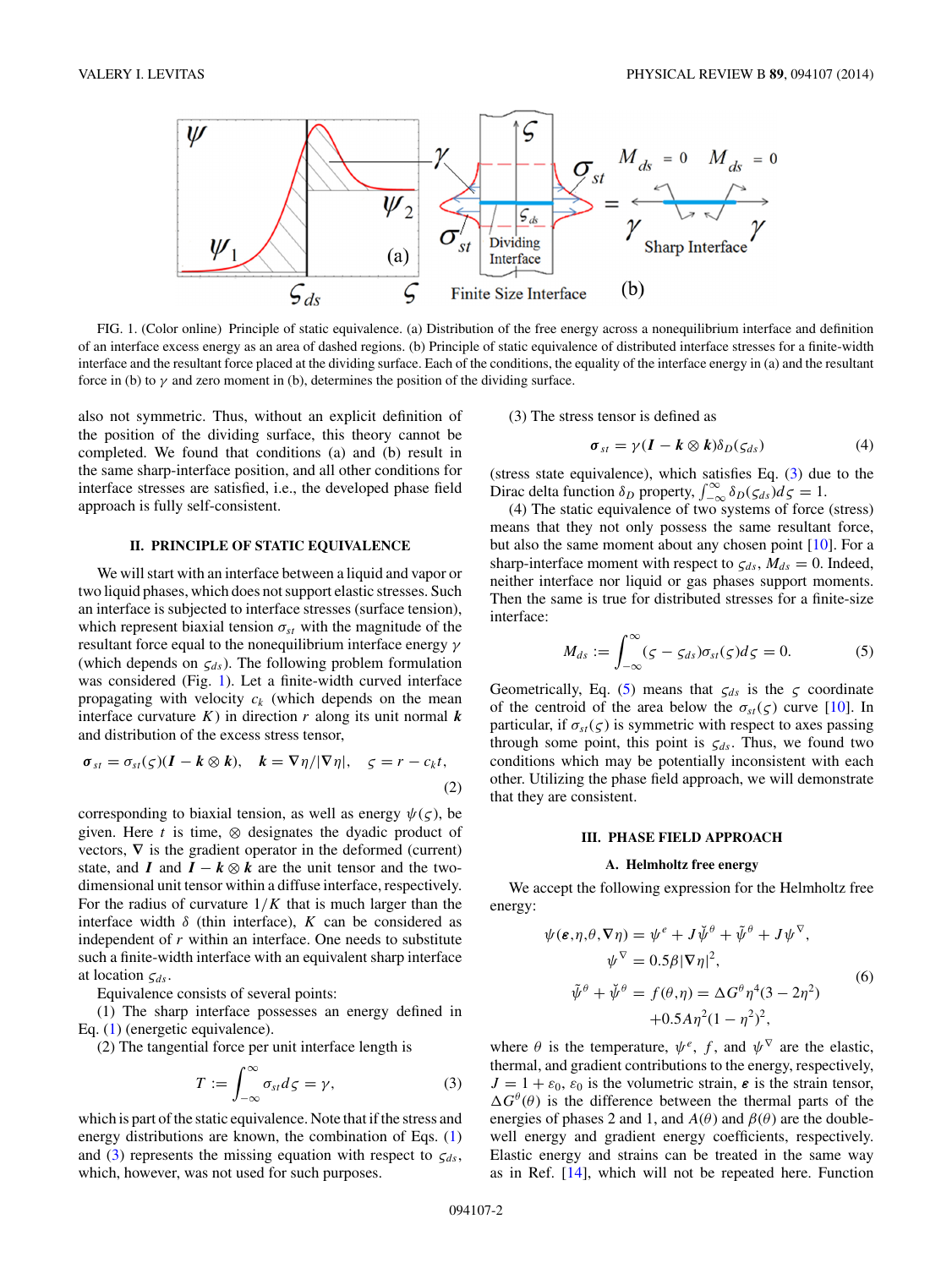<span id="page-2-0"></span>*f* (*η*) can be found, e.g., in Ref. [\[18\]](#page-4-0). Functions  $\tilde{\psi}^{\theta}$  and  $\tilde{\psi}^{\theta}$ separately will be found below. As it was demonstrated in Refs. [\[14,17\]](#page-4-0), the multiplication of functions  $\check{\psi}^{\theta}$  and  $\psi^{\nabla}$  by *J* and the dependence of  $\psi^{\nabla}$  on the gradient  $\nabla \eta$  in the *deformed* state leads to the appearance of the interface stresses of the following structure:

$$
\sigma_{st} = \beta |\nabla \eta|^2 (\boldsymbol{I} - \boldsymbol{k} \otimes \boldsymbol{k}) + (\check{\psi}^{\theta} - 0.5 \beta |\nabla \eta|^2) \boldsymbol{I}. \qquad (7)
$$

Thus, one has to find proper partitioning of function *f* into  $\tilde{\psi}^{\theta}$  and  $\tilde{\psi}^{\theta}$  so that, for the propagating interface, the second term in Eq. (7) disappears and interface stresses reduce to the desired biaxial tension Eq. [\(2\)](#page-1-0).

## **B. Analytical solution for curved nonequilibrium interfaces**

The linear relationship between generalized thermodynamic forces and rates results in the Ginzburg-Landau equation

$$
\frac{1}{L}\frac{\partial \eta}{\partial t} = -\frac{\partial \psi}{\partial \eta} + \nabla \cdot \left(\frac{\partial \psi}{\partial \nabla \eta}\right) = -\frac{\partial \psi}{\partial \eta} + \beta \nabla^2 \eta,\qquad(8)
$$

where *L* is the kinetic coefficient and  $\nabla^2$  is the Laplacian operator. For a curved interface one can introduce a local curvilinear orthogonal coordinate system with a coordinate *r* along the normal to the interface. When gradients along the interface are neglected, the Laplacian operator in this curvilinear system is [\[19\]](#page-4-0)

$$
\nabla^2 := \frac{\partial^2}{\partial r^2} + 2K \frac{\partial}{\partial r},\tag{9}
$$

where  $K$  is the mean curvature of the interface. For the radius of curvature  $1/K$  that is much larger than the interface width *δ*, *K* can be considered as independent of*r* within an interface. Then the Ginzburg-Landau equation  $(8)$  in the local curvilinear system takes the following form for  $J = 1$ :

$$
\frac{1}{L}\frac{\partial \eta}{\partial t} = -\frac{\partial \psi}{\partial \eta} + \beta \frac{\partial^2 \eta}{\partial r^2} + 2\beta K \frac{\partial \eta}{\partial r}.
$$
 (10)

Substituting in Eq. (10) an ansatz for the moving interface,  $\eta$  =  $f(\varsigma)$  with  $\varsigma = r - c_k t$ , where  $c_k$  is the curvature-dependent interface velocity, one obtains

$$
-\left(\frac{c_k}{L} + 2\beta K\right)\frac{\partial \eta}{\partial \varsigma} = -\frac{\partial \psi}{\partial \eta} + \beta \frac{\partial^2 \eta}{\partial \chi^2}.
$$
 (11)

For a plane interface,  $K = 0$ , and Eq. (11) simplifies to

$$
-\frac{c}{L}\frac{\partial \eta}{\partial \varsigma} = -\frac{\partial \psi}{\partial \eta} + \beta \frac{\partial^2 \eta}{\partial \chi^2}.
$$
 (12)

An analytical solution to Eq. (12) for a plane nonequilibrium interface is [\[18\]](#page-4-0)

$$
\eta_{in} = (1 + e^{-\zeta})^{-0.5}, \quad \zeta = k(r - ct) = k\zeta, \tag{13}
$$

$$
k = 2\sqrt{B/\beta}, \quad B = (A - 4\Delta G^{\theta}), \tag{14}
$$

$$
c = \mu \Delta G^{\theta}, \quad \mu = 8L/k, \tag{15}
$$

where  $\mu$  is the interface mobility. Since Eq. (11) for a curved interface coincides with Eq. (12) for a plane interface for  $c = c_k + 2\beta KL$ , one can rewrite the solutions Eqs. (13)–(15) for the thin curved interface:

$$
\eta_{in} = (1 + e^{-\zeta})^{-0.5}, \quad \zeta = k(r - c_k t), \tag{16}
$$

$$
k = 2\sqrt{B/\beta}, \quad B = (A - 4\Delta G^{\theta}), \tag{17}
$$

$$
c_k = \mu \Delta G^{\theta} - 2\beta KL = \mu \left( \Delta G^{\theta} - \frac{k\beta K}{4} \right), \quad \mu = 8L/k.
$$
\n(18)

Thus, the thin curved interface has the same profile and, consequently, energy and width, but the interface velocity has an additional contribution due to curvature.

# **C. Energy and interface stress tensor for a nonequilibrium interface**

We limit ourselves to thermodynamic parameters and a time interval in which the solution Eqs.  $(16)$ – $(18)$  is stable with respect to possible fluctuations. The most important property of the solution Eq.  $(16)$  is

$$
d\eta_{in}/d\zeta = 0.5\eta_{in}(1 - \eta_{in}^2). \tag{19}
$$

Using it and the definition of  $k$  in Eq.  $(17)$ , we obtain a key relationship for points of a propagating interface:

$$
\psi_{in}^{\nabla} = 0.5\beta |\nabla \eta_{in}|^2 = 0.5\beta k^2 (d\eta/d\zeta)^2
$$
  
= 0.5 B  $\eta_{in}^2 \left(1 - \eta_{in}^2\right)^2$ . (20)

To obtain biaxial interface tension in Eq. (7) for the propagating interface, one has to define for an arbitrary distribution of *η*,

$$
\check{\psi}^{\theta} := \psi_{in}^{\nabla} = 0.5B\eta^{2}(1 - \eta^{2})^{2},\tag{21}
$$

where Eq.  $(20)$  was used. Substituting Eq.  $(21)$  in Eq.  $(7)$ , we obtain for a propagating interface

$$
\sigma_{st} = \sigma_{st}(\boldsymbol{I} - \boldsymbol{k} \otimes \boldsymbol{k}), \quad \sigma_{st} = \beta |\nabla \eta|^2 = 2 \check{\psi}^\theta. \qquad (22)
$$

Evidently,  $\sigma_{st}$  is localized at the diffuse interface, as required. The desired stress state as in Eq. [\(2\)](#page-1-0) is obtained. Also,

$$
\tilde{\psi}^{\theta} = f(\theta, \eta) - \check{\psi}^{\theta} = \Delta G^{\theta}(\theta) \eta^{2} (2 - \eta^{2}).
$$
 (23)

We still need to prove that the resultant force per unit interface length is equal to the interface energy  $\gamma$ . This includes the definition of the dividing surface. Setting without loss of generality  $\psi_1 = f(\theta, 0) = 0$  and  $\psi_2 = f(\theta, 1) = \Delta G^{\theta}(\theta)$ , substituting an expression for  $\psi$  from Eq. [\(6\)](#page-1-0) and the solution for the interface Eqs.  $(16)$  and  $(17)$  into Eq.  $(1)$  and integrating, we obtain for the gradient  $\Psi^{\nabla}$  and local  $\Psi^l$  parts of  $\gamma$ :

$$
\Psi^{\nabla} = \frac{k\beta}{16} = \frac{\sqrt{\beta B}}{8}, \quad \Psi^{l} = \Psi^{\nabla} + \frac{Z\Delta G^{\theta}}{k},
$$
  

$$
Z = 1 + \ln\left(\frac{\bar{\eta}^{2}}{1 - \bar{\eta}^{2}}\right),
$$
 (24)

with  $\bar{\eta} := \eta(\zeta_{ds})$ . While the gradient part is obviously independent of the dividing surface, local energy depends on the value  $\bar{\eta}$  for the dividing surface. Substituting  $\sigma_{st}$  from Eq. (22) and  $\eta_{in}$  from Eqs. (16) and (17) in zero-moment condition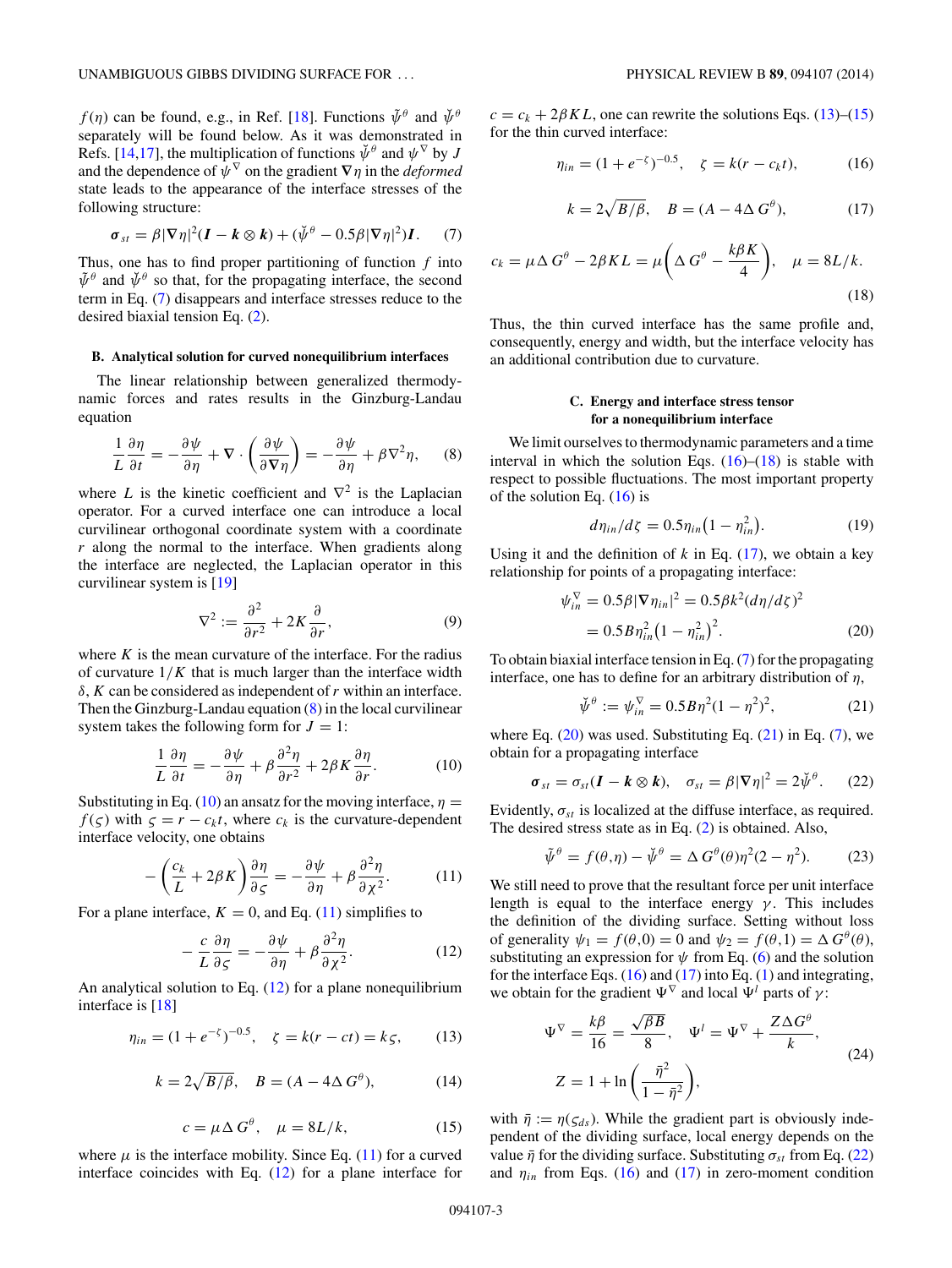Eq. [\(5\)](#page-1-0), we obtain  $\bar{\eta} = (1 + e)^{-0.5} = 0.5186$  and  $Z = 0$ , as well as for the interface energy,

$$
\gamma = \Psi^{l} + \Psi^{\nabla} = 2\Psi^{l} = 2\Psi^{\nabla} = k\beta/8 = \sqrt{\beta B}/4.
$$
 (25)

Thus, the application of one of the principle of static equivalence conditions Eq. [\(5\)](#page-1-0) leads to explicit position of the dividing surface and to equality of the local and gradient energies for the nonequilibrium interface, which is similar to the result for the equilibrium interface.

It is evident that another static equivalence condition Eq. [\(3\)](#page-1-0) is satisfied. Indeed, if stress  $\sigma_{st}$  in Eq. [\(22\)](#page-2-0) is equal to the double gradient energy at each point, then the total force is equal to the double total gradient energy, which is interface energy  $\gamma$ . Thus, the position of the dividing surface, interface energy, and interface stresses that satisfy all the formulated conditions are obtained in a self-consistent way. This means that zero-moment condition  $(5)$  and a combination of Eqs.  $(1)$ and [\(3\)](#page-1-0) results in the same sharp-interface position.

Moreover, an important point is that Eqs.  $(25)$  and  $(18)$ result in the equation for interface velocity,

$$
c_k = \mu(\Delta G^\theta - 2\gamma K),\tag{26}
$$

which is consistent with the sharp-interface approach. Note that one can use Eq.  $(26)$  as an alternative definition of the nonequilibrium interface energy (which, however, cannot be applied to a plane interface). Then a combination of Eqs.  $(26)$ and  $(18)$  leads to the correct equation for the interface energy Eq. (25) without involving a dividing surface.

After a consistent expression for  $\gamma$  is found, there is no problem determining other interface excess functions using the same equations as for bulk functions. For example, for entropy excess,

$$
s_i = -\frac{\partial \gamma}{\partial \theta} = -\frac{\partial}{\partial \theta} \left( \int_{-\infty}^{S_{ds}} (\psi - \psi_1) d\zeta + \int_{S_{ds}}^{\infty} (\psi - \psi_2) d\zeta \right)
$$
  
= 
$$
\int_{-\infty}^{S_{ds}} (s_i - s_{i1}) d\zeta + \int_{S_{ds}}^{\infty} (s_i - s_{i2}) d\zeta,
$$
 (27)



FIG. 2. (Color online) Distribution of the dimensionless biaxial interface stress  $\bar{\sigma}_{st}(r)$  for the nonequilibrium interface for different interface widths *δ* shown near the curves.

one obtains a definition consistent with the same position of the dividing surface  $\zeta_{ds}$ .

The diffuse interface width is defined as  $\delta := 10/k =$  $5\sqrt{\beta/B} = 5\beta/(4\gamma)$ , where a factor of 10 is an approximate width of the diffuse interface  $\eta_{in}(\zeta)$  in terms of  $\zeta$  in Eq. [\(17\)](#page-2-0). The distribution of the normalized biaxial interface stresses is

$$
\bar{\sigma}_{st} = \sigma_{st}/(20B\gamma) = \eta_{in}^2 \left(1 - \eta_{in}^2\right)^2/\delta. \tag{28}
$$

In Fig. 2, the distribution of  $\bar{\sigma}_{st}$  is plotted after the substitution of  $e^{-\zeta} = e^{-10r/\delta + 1}$ , which provides that  $r = 0$  coincides with the dividing surface. Since  $\gamma$  is the same in all plots, the resultant force, i.e., area below each curve, is also the same.

# **IV. CONCLUDING REMARKS**

To summarize, a strict solution to the longstanding problem in the interface and surface science, formulated by Gibbs, is found: how to define the position of the sharp interface equivalent to the finite-width interface. We utilized the principle of static equivalence and even obtained two solutions, which fortunately coincide at least for the phase field model considered here. It is also consistent with the expression for the velocity of the curved sharp interface. The next question is whether this is the case for other phase field polynomials and theories and whether there is a way to prove the equivalence of both conditions for an arbitrary thermodynamic potential. Note that the principle of static equivalence is the fundamental principle of mechanics (and, consequently, physics) and it must not be violated. It is surprising that it was neglected in the interface and surface science. It is applicable to any interface (not just liquid-liquid and liquid-gas) interfaces; however, the results for different interfaces can be different. In particular, for solid-solid and solid-melt interfaces that support elastic stresses, the resultant force *T* is always determined by the first Eq. [\(3\)](#page-1-0) and the resultant moment is always determined by the first Eq. [\(5\)](#page-1-0); if the interface stresses are anisotropic, i.e., depend on *k* and the direction within an interface, these equations are valid for any direction. However, with elastic interface stresses,  $T \neq \gamma$ , so this condition should not be satisfied. In most works [\[1–](#page-4-0)5,7,8[,20\]](#page-4-0) no bending moments (couples) are present for sharp interfaces, which means that the condition  $M_{ds} = 0$  is inexplicitly assumed. In this case, it can be used to determine the position of the dividing surface. If the dividing surface determined from Eq. [\(5\)](#page-1-0) is located outside of an interface or is significantly shifted from the point with  $\bar{\eta} = 0.5$  (which is the case for stresses at solid-liquid interfaces in Ref. [\[20\]](#page-4-0)), this is the sign that one must introduce couples in the sharp-interface theory, and such formal theories are known [\[21\]](#page-4-0). This may be true for large transformation strain that varies across an interface from zero to the finite value in phase 2, which causes bending of a diffuse interface. Also, for an anisotropic interface and unequal normal stresses in two principle directions, if the position of an interface is chosen from a zero-moment condition for one of the principle directions, for another one the moment is generally not zero and should be included in the sharp-interface model. In these cases, the finite-width distribution (obtained, e.g., using the phase field approach or molecular dynamics) can be used to determine constitutive equations for a sharp interface, including couple stresses. The developed phase field approach can be generalized for higher